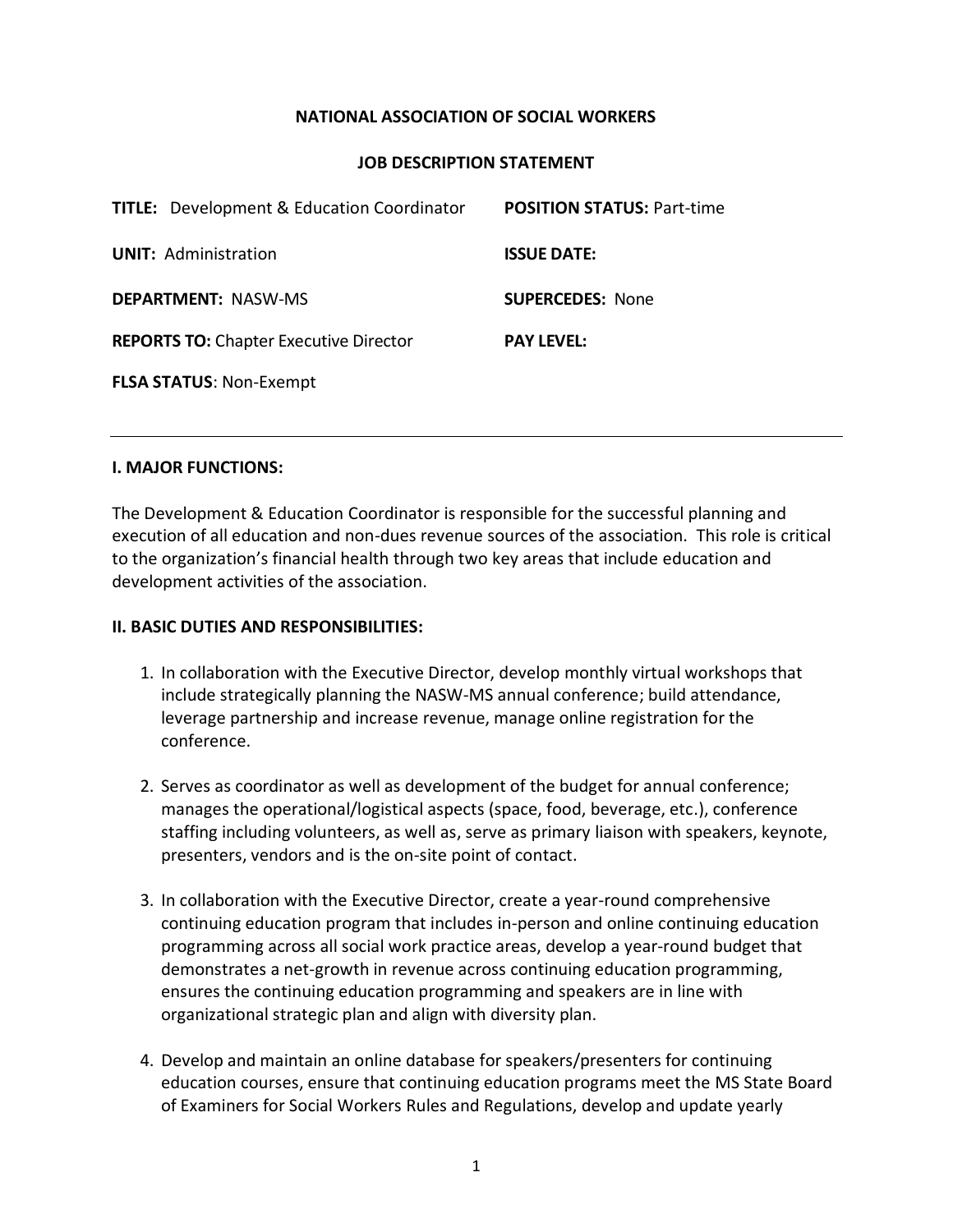competitive analysis of continuing education programs online and in MS/surrounding areas, oversees the development of the Online CE Program.

- 5. In collaboration with the Executive Director, create and implement and execute a yearly development and fundraising strategy, Develop and implement system to track donors, grants and develop systems to increase organizations fundraising, grants and giving capacity. Develop and foster relationships that support the NASW mission on a national level, ensure all development and fundraising initiatives align with organizational strategic plan, development policy and diversity plan, Co-staff and work with the Chapter's Finance Committee.
- 6. In collaboration with the Executive Director, manage CE Collaborative, create and provide monthly reports on the status of collaborative, applications and revenue.
- 7. Develop systems and practices to solicit feedback from membership on areas for continuing educations. These systems and practices include, but are not limited to yearly focus groups, online surveys, online suggestion box. These efforts will drive the development of annual calendar and ensure all voices; across all practice areas, are reflected in the annual planning of the programs offered by the chapter, identify new licensure areas for certificate programs, continuing education and professional development.
- 8. Know MS Continuing Education Requirements for Social Workers and be able to inform members or non-members, as needed.
- 9. Perform other tasks, as required.

### **III. MINIMUM WORK REQUIREMENTS:**

### **Skills:**

- 1. Excellent verbal and written communications skills, including the ability to effectively communicate/interface with the public and make presentations to a wide variety of audiences; must be familiar with Microsoft Office Suite, social media platforms, web development, google analytics and project management software.
- 2. Ability to lead and collaborate in a complex environment with multiple competing priorities.
- 3. Ability to manage time effectively, plan and manage a budget.
- 4. Ability, and previous experience with, prospecting and developing meaningful partnerships.
- 5. Ability to establish and maintain cooperative business relationships and to build credibility and trust throughout the organization, demonstrate teamwork and enthusiasm with team members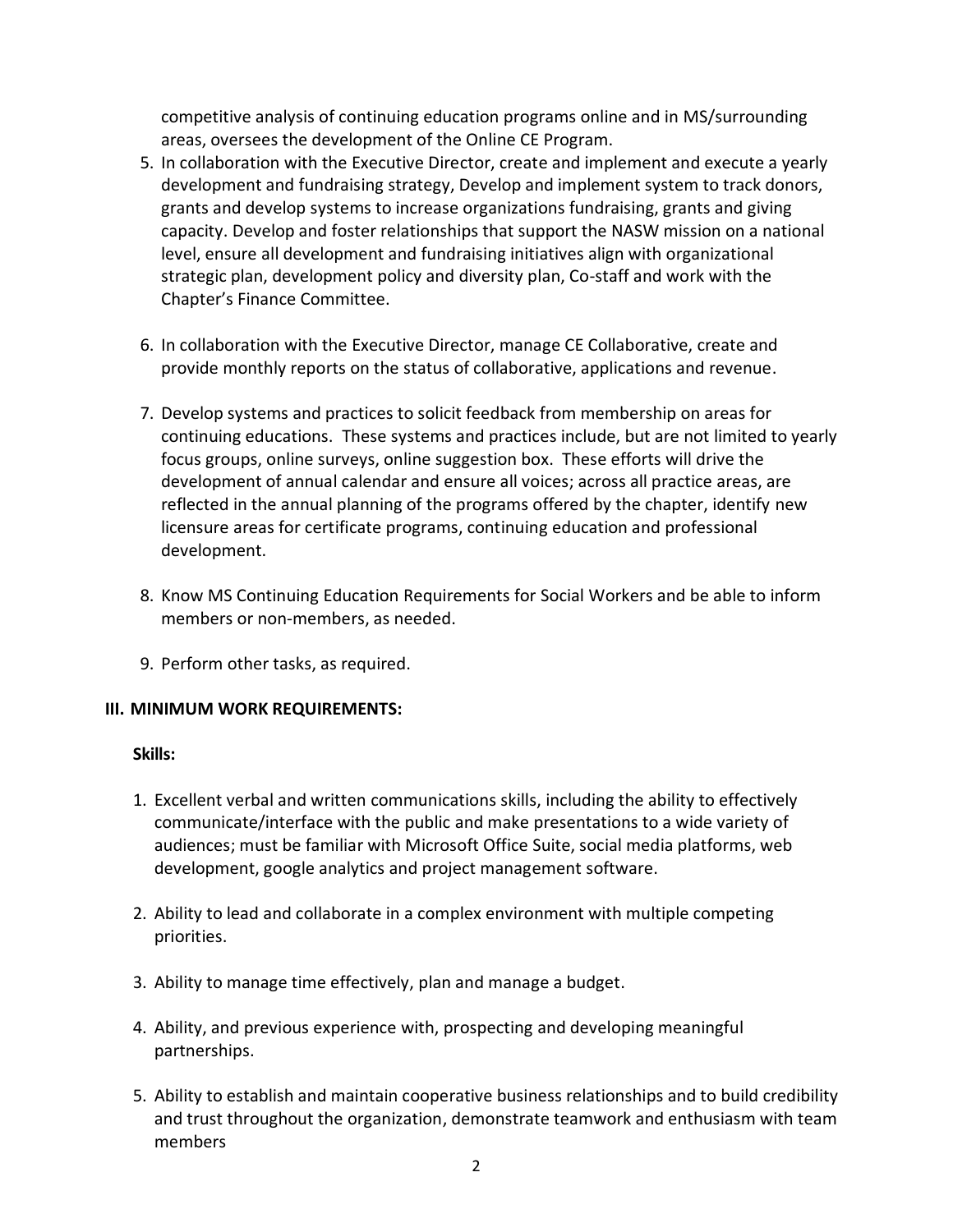- 6. Strong problem identification skills, including the ability to problem solve and generate creative solutions, exercise common sense and sound judgment, and make effective decisions based on accurate and timely analyses.
- 7. Detailed oriented and the ability to think critically.

## **Knowledge:**

1. Bachelor's degree required; prefer BSW or MSW.

# **Experience**:

- 1. Minimum of 3-5 years of related work experience, preferably at a professional association and/or nonprofit setting
- 2. Minimum of 3-5years' experience and responsibility for organizing events or similar activities; complex project management is preferred

# **IV. ATTRIBUTES**

- 1. **Results driven:** He/she sees the big picture, assists with the development and monitoring of key performance metrics to produce the desired results.
- 2. **Strong business acumen:** He/she sees opportunities and emerging trends, and is knowledgeable about the operations, unique needs, and goals specific to memberdriven, not-for-profit organizations.
- 3. **Firm and fair leadership:** He/she will work with a wide range of staff, colleagues, and members, requiring a firm, fair, and flexible style that both complements the efforts and supports the needs of others.
- 4. **Partnership:** This individual is able to build trust internally and externally and must be viewed as highly professional, discreet, and accountable.
- 5. **Organizational agility:** He/she has a thoughtful, respectful communication style that fosters an open environment, enabling thought-provoking discussions and collaborative decision making.
- 6. **Perceptive:** He/she is creative and intuitively recognizes opportunities and takes appropriate action.

#### ================================================================

This document describes general job duties and responsibilities. It is not a complete listing of job duties. Further clarification should be obtained from the supervisor listed above (e.g. Work plans, performance standards, task lists etc.). Incumbents may be required to perform tasks related to these duties. Major changes in job duties should be incorporated in this description.